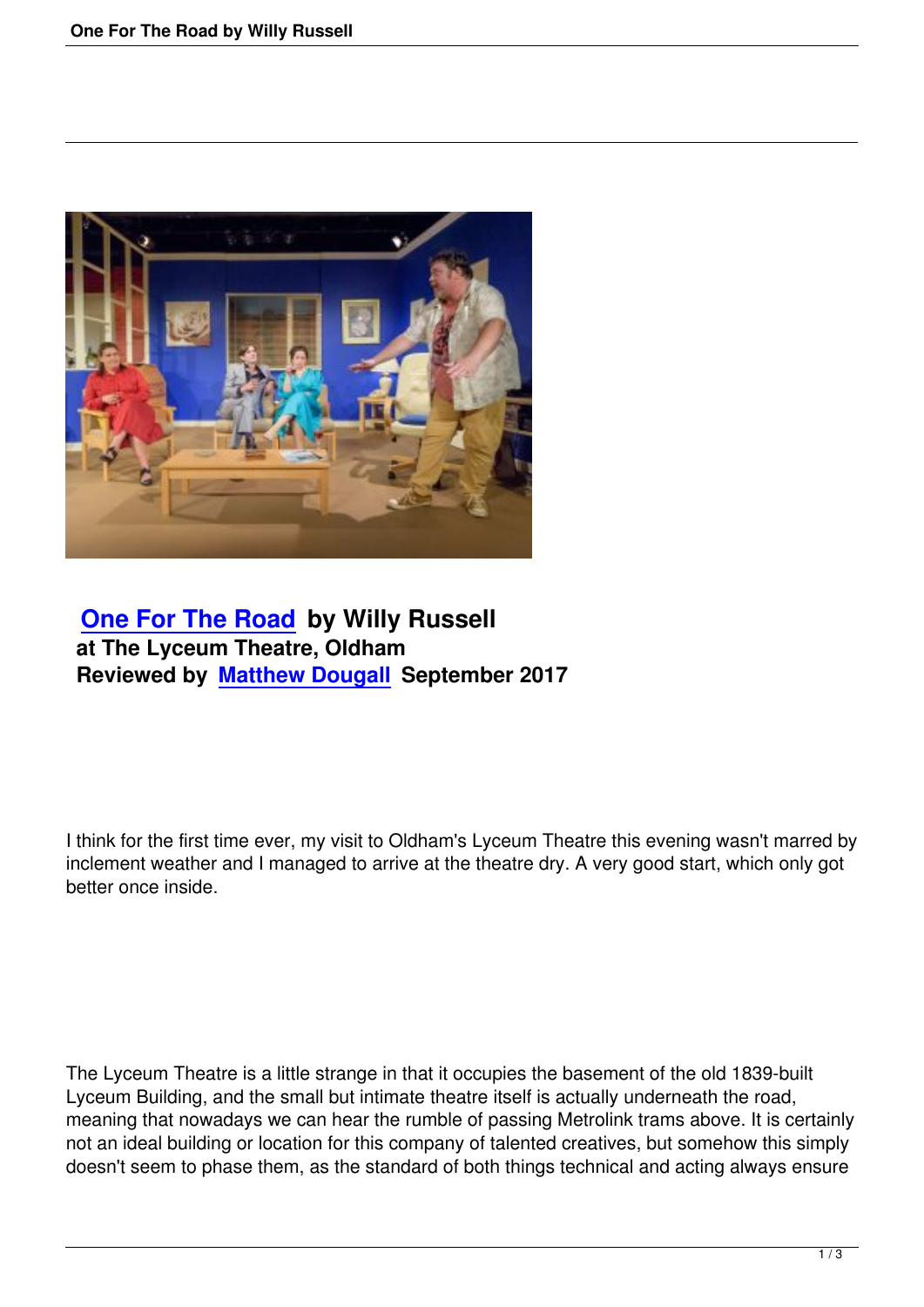that their company remains amongst the top ten amateur companies within Greater Manchester.

The Lyceum chose to start their current season of plays with one of Willy Russell's better known comedies, **One For The Road**. Having been scarred for life by terrible schoolboy productions of both *Our Day Out* and *Blood Brothers* I have tried to avoid

Russell's work whenever possible; so I came to

## **One For The Road**

without having seen the play before and had no prior knowledge of what to expect. I was pleasantly surprised by the writing; sharp, sarcastic and extremely well-observed. And although written in the 1970s, the play's themes are just as relevant today, and will undoubtedly strike a chord with many middle-aged suburban couples.

This situation comedy tells the story of *Dennis Cain* on his 40th birthday. His lives the quiet, modern life in a new housing estate surrounded by similar houses. His life has hit a crisis. He is married and has a young son, but his youth and years of adventure and freedom prior to his domestic and stagnant present are playing on his mind - his needs out! He is in the middle of what people sometimes call 'a mid-life crisis' and with bitter irony and sharp humour he tries his best to shake off the shackles that bind him. Comedic circumstances abound, especially with the arrival of neighbours Roger and Jane, and the play even has a couple of clever false endings before it finally does end on a rather more plaintive and sobering note than perhaps one would expect from a comedy of this genre.

Directed by **Melvin Bates**, this play starts a little slowly but once the cast get into their stride it rattles along at a fair pace and delivers the humour and pathos with aplomb every time. The protagonist of the piece is Dennis Cain, played superbly by **Damien Kavanagh**

. Kavanagh invested a great deal into this role and it paid dividends. His naturalistic easy-to-watch style gave realism and gravitas to the heightened comedic premises.